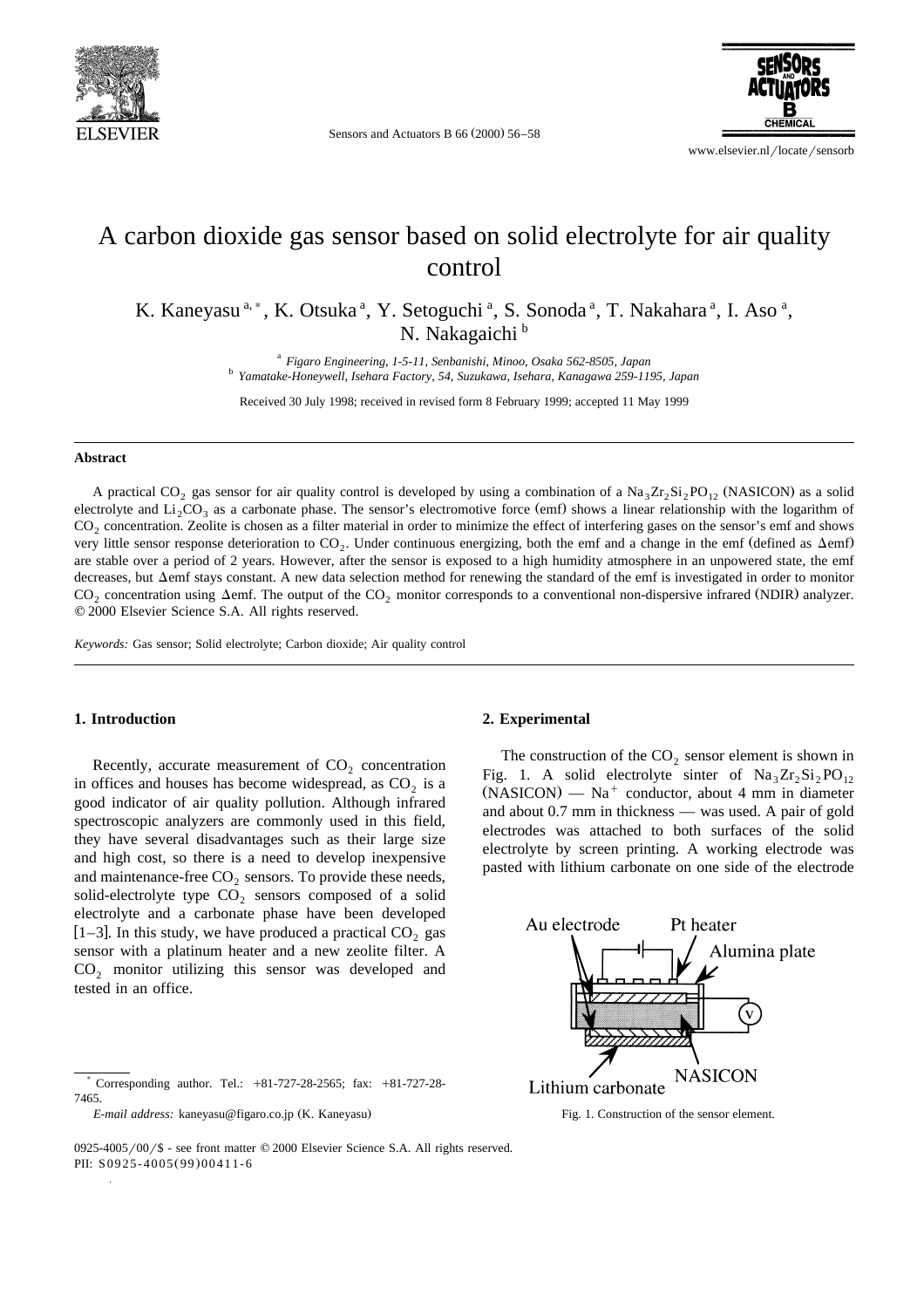

Fig. 2. Construction of the  $CO<sub>2</sub>$  sensor.



Fig. 3. Sensitivity of various gases.

by screen printing and baked at  $600^{\circ}$ C. A built-in Pt heater screen printed on an alumina plate was laminated on a reference electrode and sealed with glass. The sensor element was heated at  $450^{\circ}$ C and the electromotive force (emf) was measured by a high-impedance voltage meter.

The construction of the  $CO<sub>2</sub>$  sensor is shown in Fig. 2. The sensor element was mounted on a resin base and the gas entrance was covered with a filter consisting of zeolite powder  $(Na/Y$  type, about 1 g) sandwiched between two non-woven fabrics. The size of the sensor was 24 mm in diameter and 31 mm in height.

#### **3. Results and discussion**

#### *3.1. Basic properties*

The sensitivity of various gases is shown in Fig. 3. In this figure, change in emf  $( \Delta \text{emf} )$  is calculated according to expression  $(1)$ .

$$
\Delta \text{emf} = \text{emf} \left( \text{CO}_2 = 350 \,\text{ppm} \right) \n- \text{emf} \left( \text{measuring atmosphere} \right). \tag{1}
$$

The  $\Delta$ emf of the sensor showed a linear relationship with the logarithm of  $CO<sub>2</sub>$  concentration and was slightly effected by interfering gases, such as carbon monoxide and ethyl alcohol, because of the zeolite filter. The emf response time reached 90% of the saturated value in about 123 s when  $CO<sub>2</sub>$  concentration was changed from 350 to 1000 ppm. The emf of the sensor increased as the surrounding temperature rose, necessitating a correction in the temperature dependence using a thermistor. On the contrary, the emf was scarcely affected by absolute humidity in the surrounding atmosphere.

#### *3.2. Long-term stability*

The heating condition stability of the emf and  $\Delta$ emf in indoor atmospheres is shown in Fig. 4. Both the emf and  $\Delta$ emf indicated excellent stability over 2 years. On the other hand, when the sensor was exposed to a high humidity atmosphere, the emf decreased but  $\Delta$ emf stayed fairly stable. It is therefore possible to measure  $CO<sub>2</sub>$  concentration by calculating  $\Delta$ emf.

#### *3.3. Practical properties*

A  $CO<sub>2</sub>$  monitor, capable of measuring the proportional output to  $CO<sub>2</sub>$  concentration, was produced. New data



Fig. 4. Heating condition stability of the emf and  $\Delta$ emf in indoor atmospheres.